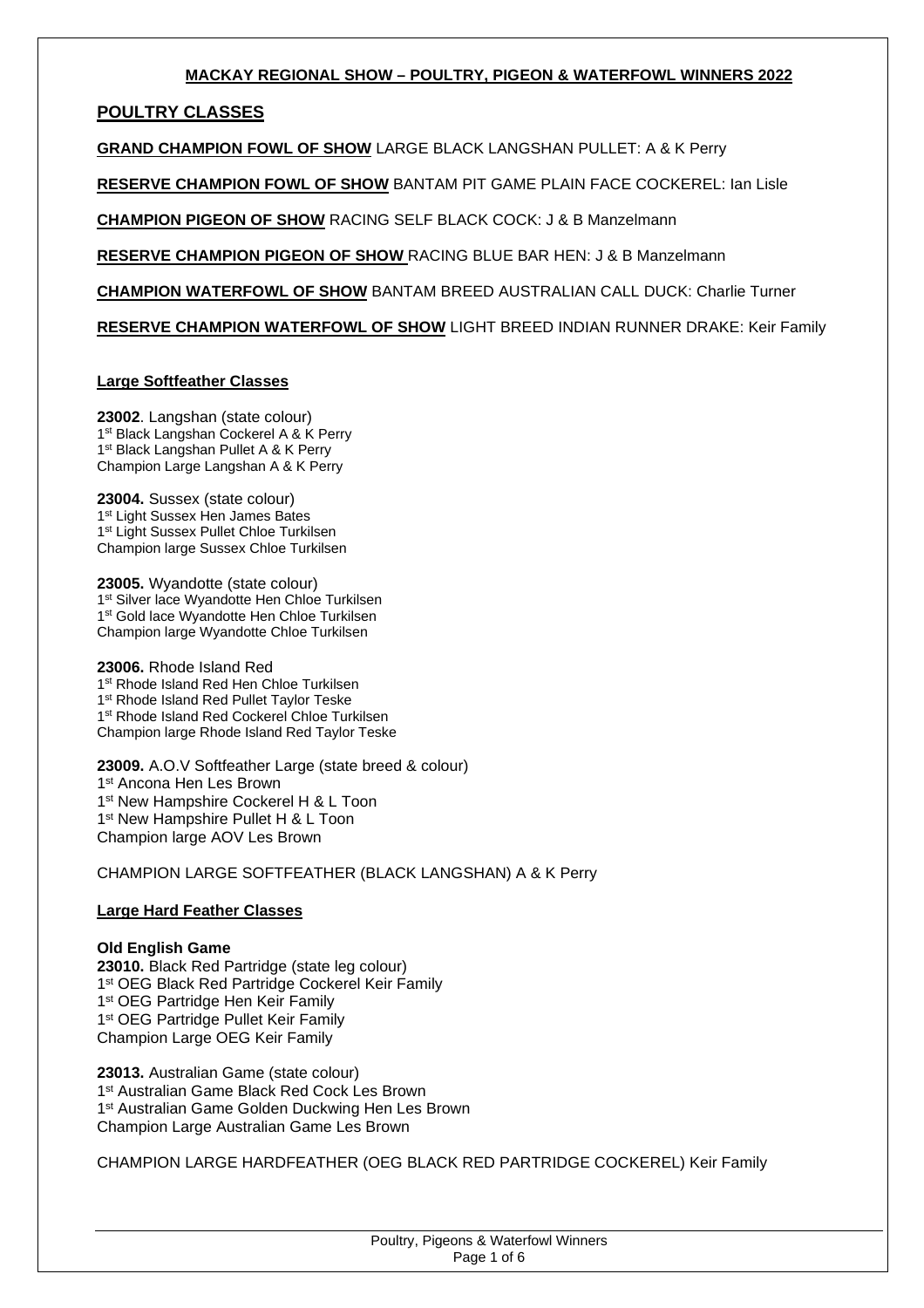#### **Bantam Hard Feather Classes:**

#### **Old English Game 23017.**

Black Red-Light Leg (Wheaten Bred) 1 st Black Red Wheaten Cock Charlie Turner 1<sup>st</sup> Black Red Wheaten Cockerel A & K Perry Breed Champion Wheaten Cock Charlie Turner

Black Tail Wheaten 1<sup>st</sup> Black Tail Wheaten Pullet A & K Perry 1<sup>st</sup> Black Tail Wheaten Hen A & K Perry Breed Champion Black Tail Wheaten A & K Perry

Blue Red (Wheaten Bred) 1<sup>st</sup> Blue Red Wheaten Cockerel A & K Perry 1<sup>st</sup> Blue Red Wheaten Cock A & K Perry

Blue Tail Wheaten 1<sup>st</sup> Blue Tail Wheaten Hen A & K Perry 2 nd Blue Tail Wheaten Hen MJ & HJ Toon Breed Champion Black Tail Wheaten A & K Perry

Silver Duckwing 1<sup>st</sup> Silver Duckwing Cock A & K Perry 1<sup>st</sup> Silver Duckwing Hen A & K Perry 1<sup>st</sup> Silver Duckwing Cockerel A & K Perry 1<sup>st</sup> Silver Duckwing Pullet Ian Lisle Breed Champion Silver Duckwing A & K Perry

Golden Duckwing 1<sup>st</sup> Golden Duckwing Cock Keir Family 2<sup>nd</sup> Golden Duckwing Cock Charlie Turner 3<sup>rd</sup> Golden Duckwing Cock Christopher Camilleri 1<sup>st</sup> Golden Duckwing Pullet Keir Family 2<sup>nd</sup> Golden Duckwing Pullet Ian Lisle Breed Champion Golden Duckwing Keir Family

Blue Duckwing 1<sup>st</sup> Blue Duckwing Hen Jack Wilson

Black Red Partridge 1<sup>st</sup> Black Red Partridge Cockerel Ian Lisle

Blue Red Partridge 1<sup>st</sup> Blue Red Partridge Cock Jack Wilson 1 st Blue Red Partridge Hen Jack Wilson

Grey

1<sup>st</sup> Grey Cock A & K Perry 1 st Grey Hen Jack Wilson 2<sup>nd</sup> Grey Hen Kody Turner 1<sup>st</sup> Grey Cockerel A & K Perry 1 st Grey Pullet Jack Wilson 2<sup>nd</sup> Grey Pullet Kody Turner 3 rd Grey Pullet Jack Wilson Breed Champion Grey Jack Wilson

Pile

1 st Pile Cock MJ & HJ Toon 1<sup>st</sup> Pile Hen Keir Family 1<sup>st</sup> Pile Cockerel Keir Family 1<sup>st</sup> Pile Pullet Keir Family Breed Champion Pile Keir Family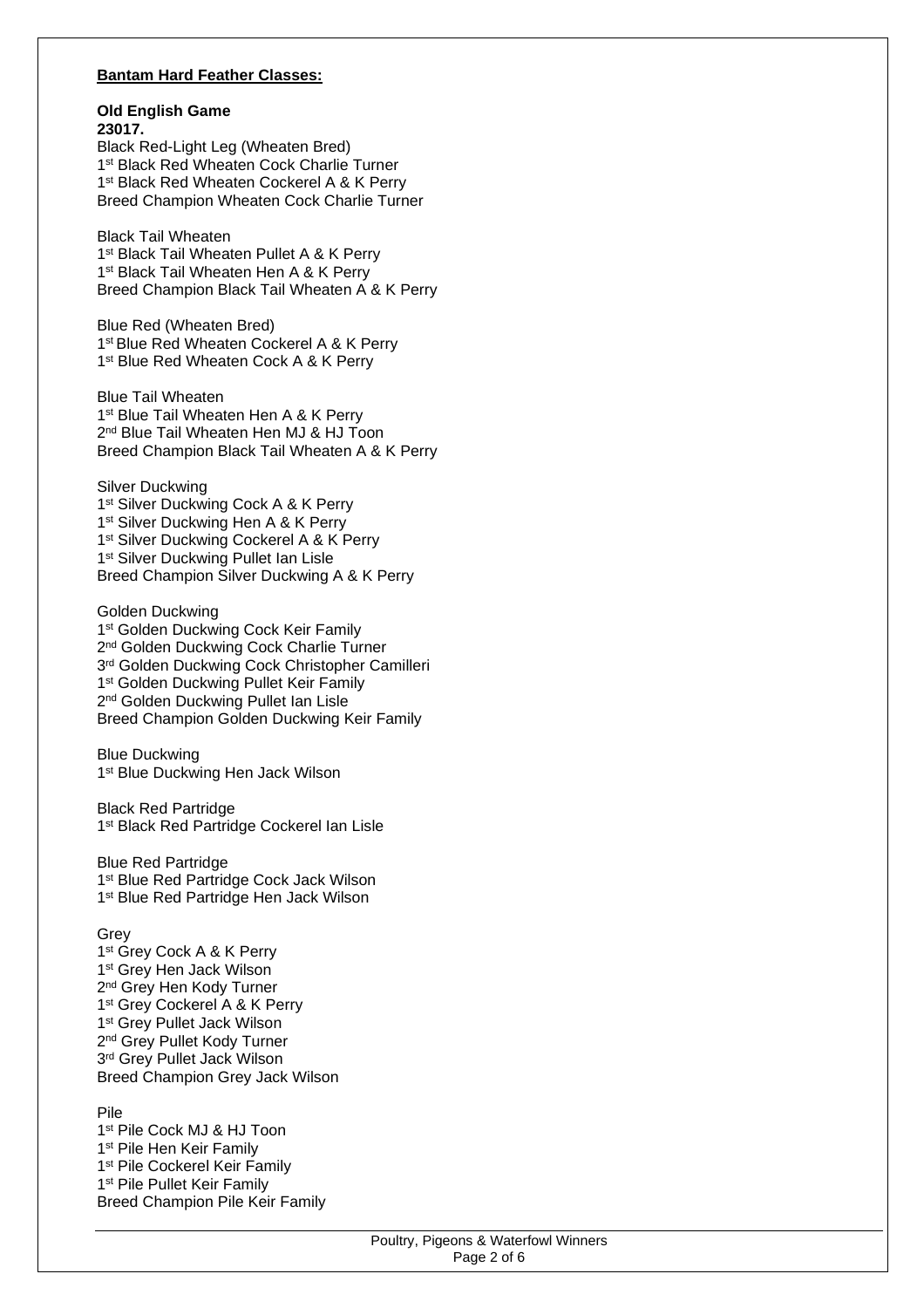### Spangle

1<sup>st</sup> Spangle Hen Kody Turner 1<sup>st</sup> Spangle Pullet Dylan Turner

Cuckoo 1 st Cuckoo Cock Kody Turner 1 st Cuckoo Hen Kody Turner

**Ginger** 1 st Ginger Hen Jack Wilson

Champion Bantam OEG (Black Red Partridge Cockerel) Ian Lisle

### **Modern Game Class**

## **23019.**

Black Red 1 st Black Red Cock Les Brown 1<sup>st</sup> Black Red Partridge Hen Dylan Turner 2<sup>nd</sup> Black Red Partridge Hen Les Brown 1<sup>st</sup> Black Red Cockerel Keir Family Breed Champion Black Red Partridge Dylan Turner

Black Tail 1<sup>st</sup> Black Tail Pullet Keir Family

Blue Tail 1<sup>st</sup> Blue Tail Hen Keir Family

Blue Red 1<sup>st</sup> Blue Red Cockerel Keir Family

Pile 1 st Pile Hen Les Brown

Champion Bantam Modern Game (Black Red Partridge Hen) Dylan Turner

#### **23020.** Pit Game Plain Face 1 st Pit Game Plain Face Hen Les Brown 2 nd Pit Game Plain Face Hen MJ & HJ Toon 1 st Pit Game Plain Face Cockerel Ian Lisle 2 nd Pit Game Plain Face Cockerel Ian Lisle 3 rd Pit Game Plain Face Cockerel Ian Lisle 1<sup>st</sup> Pit Game Plain Face Pullet A & K Perry 2 nd Pit Game Plain Face Pullet Ian Lisle Breed Champion Pit Game Plain Face Ian Lisle Champion Bantam Pit Game Plain Face Ian Lisle

**23022.** AOV Hard Feather Bantam 1<sup>st</sup> Australian Game Duckwing Hen Les Brown 1<sup>st</sup> Australian Game Brown Red Hen Les Brown Champion Bantam AOV Hardfeather (Australian Game Duckwing Hen) Les Brown

CHAMPION BANTAM HARDFEATHER (PIT GAME PLAIN FACE COCKEREL) Ian Lisle

| Poultry, Pigeons & Waterfowl Winners |  |
|--------------------------------------|--|
| Page 3 of 6                          |  |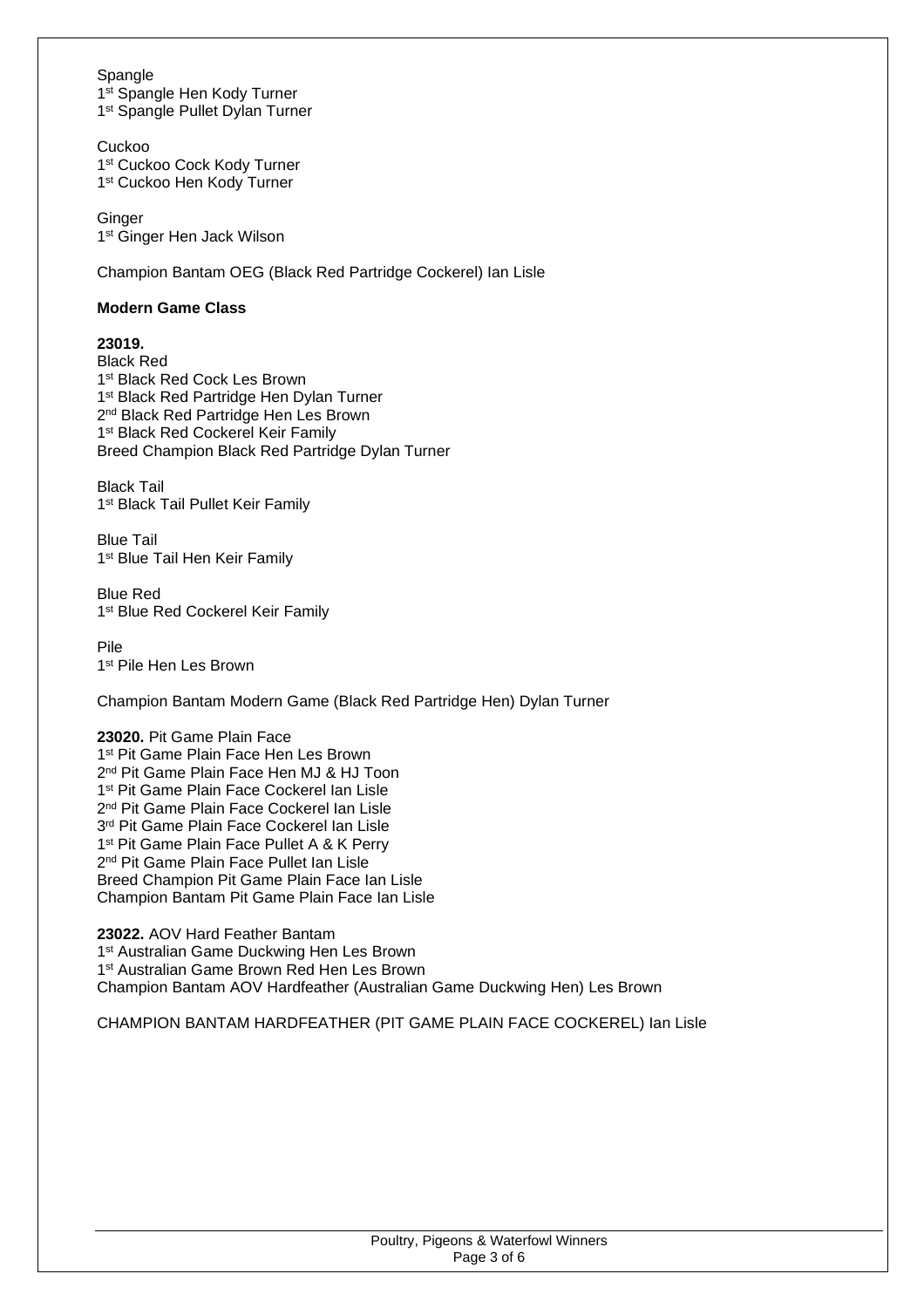#### **Bantam Softfeather**

**23023.** Rhode Island Red 1<sup>st</sup> Rhode Island Red Cockerel Taylor Teske 1<sup>st</sup> Rhode Island Red Hen Les Brown 1<sup>st</sup> Rhode Island Red Pullet Taylor Teske 2 nd Rhode Island Red Pullet Jack Wilson Champion Bantam Rhode Island Red (Cockerel) Taylor Teske

**23024.** Australorp 1 st Australorp Cock H & L Toon 1 st Australorp Hen H & L Toon 1<sup>st</sup> Australorp Cockerel H & L Toon 1 st Australorp Pullet Ian Lisle 2<sup>nd</sup> Australorp Pullet Jack Wilson 3 rd Australorp Pullet Ian Lisle Champion Australorp Bantam (Pullet) Ian Lisle

**23025.** Leghorn 1 st Brown Cock Charlie Turner 1<sup>st</sup> Blue Red Cock Dylan Turner 1<sup>st</sup> Blue Red Pullet Kody Turner Champion Bantam Leghorn (Brown Cock) Charlie Turner

**23028.** Langshan 1<sup>st</sup> Langshan Cock A & K Perry 1<sup>st</sup> Langshan Hen Les Brown 2<sup>nd</sup> Langshan Hen Larissa Bonehill 3 rd Langshan Hen Larissa Bonehill 1<sup>st</sup> Langshan Cockerel Ian Lisle 1<sup>st</sup> Langshan Pullet Ian Lisle 2<sup>nd</sup> Langshan Pullet A & K Perry Champion Bantam Langshan (Black Langshan Pullet) Ian Lisle

**23029.** AOV Bantam Softfeather 1 st Polish Hen Chloe Turkilsen Champion AOV Bantam Softfeather Chloe Turkilsen

#### CHAMPION BANTAM SOFTFEATHER (LANGSHAN PULLET) Ian Lisle

#### **Breeding Pairs (male and female) Classes:**

**23032.** Bantam Softfeather 1<sup>st</sup> Bantam Softfeather Breeding Pair Dylan Turner

CHAMPION BANTAM SOFTFEATHER BREEDING PAIR Dylan Turner

**23033.** Bantam Hardfeather 1<sup>st</sup> Bantam Hardfeather Breeding Pair Keir Family

CHAMPION BANTAM HARDFEATHER BREEDING PAIR Keir Family

CHAMPION BREEDING PAIR (Bantam Hardfeather) Keir Family

| Poultry, Pigeons & Waterfowl Winners |             |  |
|--------------------------------------|-------------|--|
|                                      | Page 4 of 6 |  |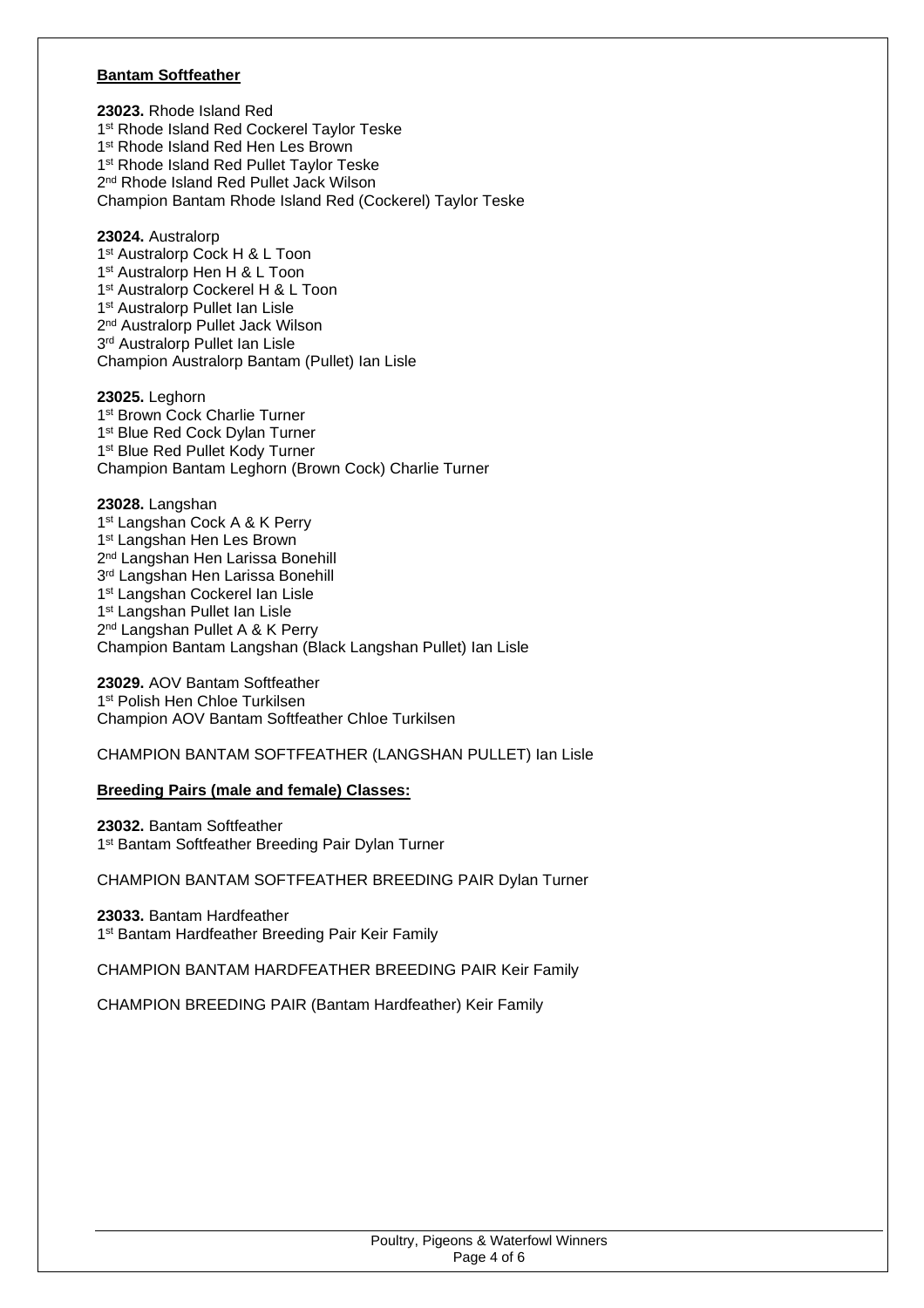# **Children's Class Pure Bred Chicken or duck**

**23034.** Children's Class Pure Bred Chicken or Duck 1 st Lahni Keir 2 nd Charlie Turner 3 rd Kody Turner Champion Pure bred Children's Class Lahni Keir Reserve Champion Pure Bred Children's Class Charlie Turner

#### **Children's Class Pet Chicken or Duck**

**23035.** Children's Class Pet Chicken or Duck 1 st Jolene Deguara 2<sup>nd</sup> Jolene Deguara 3 rd Jolene Deguara Champion Children's Pet Class Jolene Deguara Reserve Champion Children's Pet Class Jolene Deguara

#### **Pigeon Classes:**

**Racing Pigeons: 23047.** Red Chequer 1<sup>st</sup> Red Chequer Cock J & B Manzelmann 1<sup>st</sup> Red Chequer Hen J & B Manzelmann Breed Champion Cock J & B Manzelmann

**23048.** Black Chequer 1 st Black Chequer Cock J & B Manzelmann 1<sup>st</sup> Black Chequer Hen J & B Manzelmann Breed Champion Hen J & B Manzelmann

**23049.** Blue Bar 1 st Blue Bar Cock J & B Manzelmann 1 st Blue Bar Hen J & B Manzelmann Breed Champion Hen J & B Manzelmann

**23050.** Self White 1 st Self White Cock J & B Manzelmann 1 st Self White Hen J & B Manzelmann Breed Champion Hen J & B Manzelmann

**23051.** Self Black 1 st Self Black Cock J & B Manzelmann 1 st Self Black Hen J & B Manzelmann Breed Champion Cock J & B Manzelmann

**23052.** Pied 1 st Pied Cock J & B Manzelmann 1 st Pied Hen J & B Manzelmann Breed Champion Hen J & B Manzelmann

**23053.** Grizzle 1 st Grizzle Cock J & B Manzelmann 1 st Grizzle Hen J & B Manzelmann Breed Champion Cock J & B Manzelmann

**230524.** Mealy 1<sup>st</sup> Mealy Cock J & B Manzelmann 1 st Mealy Hen J & B Manzelmann Breed Champion Hen J & B Manzelmann

**23052.** Pied 1 st Pied Cock J & B Manzelmann 1 st Pied Hen J & B Manzelmann Breed Champion Hen J & B Manzelmann